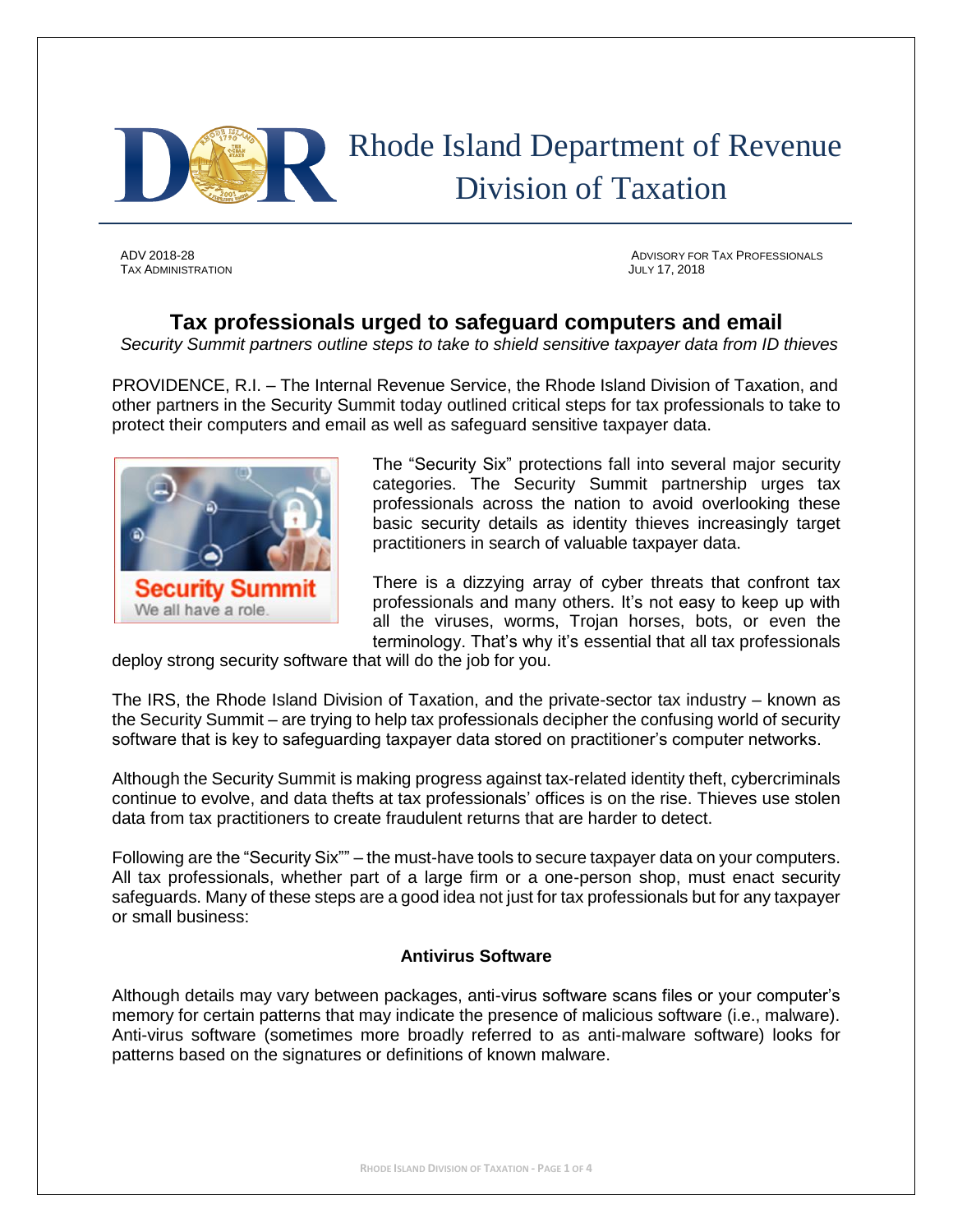Anti-virus vendors find new and updated malware daily, so it is important that you have the latest updates installed on your computer, according to the U.S. Computer Emergency Readiness Team (US-CERT), a division of the Department of Homeland Security.

Once you have installed an anti-virus package, you should scan your entire computer periodically:

- AUTOMATIC SCANS Most anti-virus software can be configured to automatically scan specific files or directories in real time and prompt you at set intervals to perform complete scans.
- MANUAL SCANS If your anti-virus software does not automatically scan new files, you should manually scan files and media you receive from an outside source before opening them. This process includes:
	- o Saving and scanning email attachments or web downloads rather than opening them directly from the source.
	- $\circ$  Scanning portable media, including CDs and DVDs, for malware before opening files.

Sometimes the software will produce a dialog box alerting you that it has found malware and ask whether you want it to "clean" the file (to remove the malware).

In other cases, the software may attempt to remove the malware without asking you first. When you select an antivirus package, familiarize yourself with its features so you know what to expect. Keep your security software set to automatically receive the latest updates so that it is always current.

✓ *A reminder about spyware*: Strong security software should protect against spyware. But remember, never clink links within pop-up windows, never download "free" software from a pop-up, and never follow email links that offer anti-spyware software. The links and pop-ups may be installing the spyware they claim to be eliminating.

✓ *A reminder about phishing*: A strong security package also should contain anti-phishing capabilities, but your This is the second in a series of Security Summit announcements called "Protect Your Clients; Protect Yourself: Tax Security 101."

The Security Summit awareness campaign is intended to provide tax professionals with the basic information they need to better protect taxpayer data and to help prevent the filing of fraudulent tax returns.

email provider and your browser provider also should include anti-phishing protections. Never open an email from a suspicious source, clink on a link in a suspicious email, or open an attachment – or you could be a victim of a phishing attack.

# **Firewalls**

Firewalls provide protection against outside attackers by shielding your computer or network from malicious or unnecessary network traffic and preventing malicious software from accessing the network. Firewalls can be configured to block data from certain locations or applications while allowing relevant and necessary data through, according to US-CERT.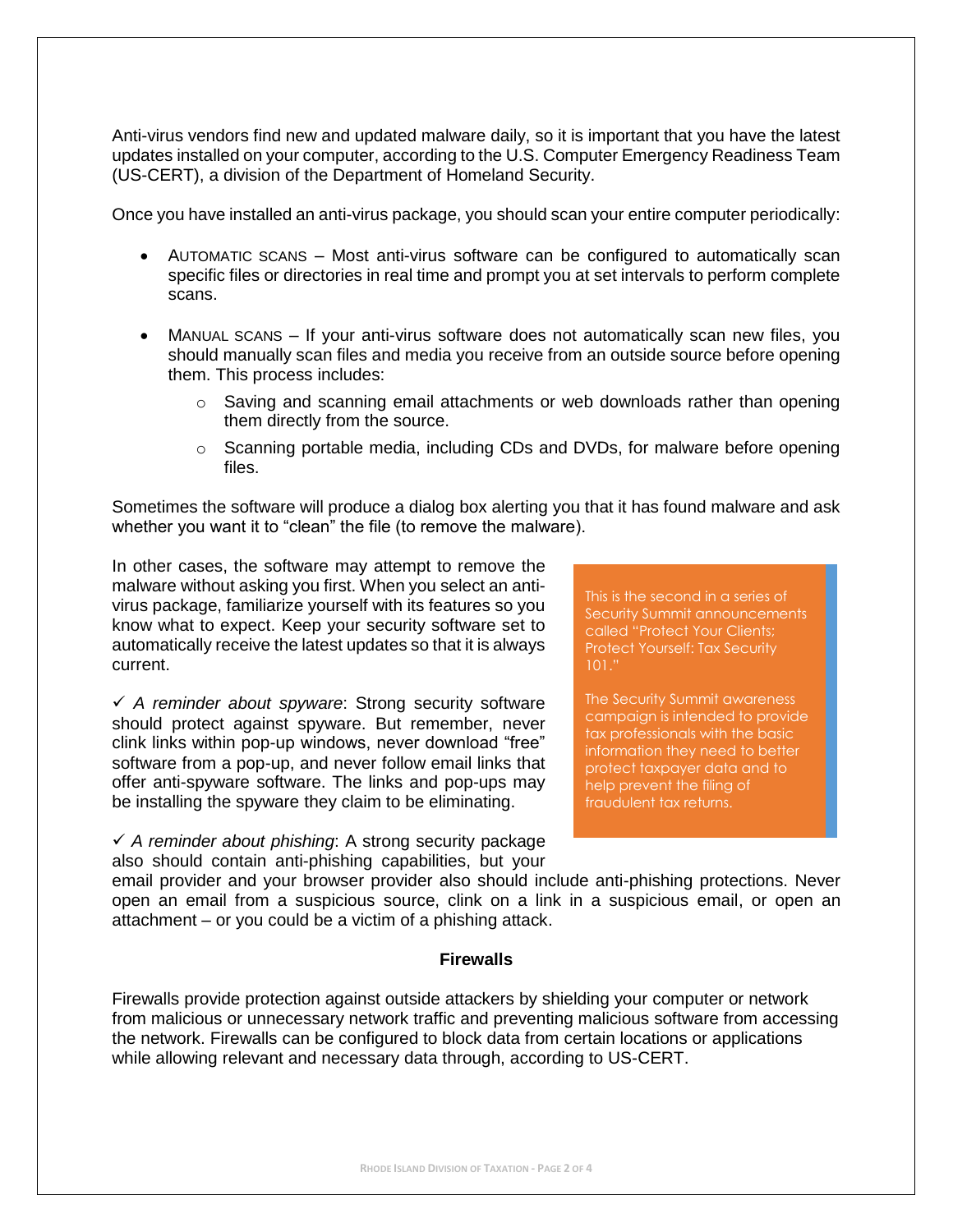Firewalls may be broadly categorized as hardware or software. While both have their advantages and disadvantages, the decision to use a firewall is far more important than deciding which type you use.

- HARDWARE Typically called network firewalls, these external devices are positioned between your computer and the Internet (or other network connection). Many vendors and some Internet service providers (ISPs) offer integrated small office / home office (SOHO) routers that also include firewall features. Hardware-based firewalls are particularly useful for protecting multiple computers and control the network activity that attempts to pass through them. The advantage of hardware-based firewalls is that they are separate devices running their own operating systems, so they provide an additional line of defense against attacks when compared to system or host-level protections.
- SOFTWARE Most operating systems include a built-in firewall feature that should be enabled for added protection even if you have an external firewall. Firewall software can also be obtained as separate software from your local computer store, software vendor, or ISP. If you download firewall software from the Internet, make sure it is from a reputable source (i.e., an established software vendor or service provider) and offered via a secure site.

While properly configured firewalls may be effective at blocking some attacks, don't be lulled into a false sense of security. Firewalls do not guarantee that your computer will not be attacked.

Firewalls primarily help protect against malicious traffic, not against malicious programs (malware), and may not protect you if you accidentally install malware on your computer. However, using a firewall in conjunction with other protective measures (such as anti-virus software and safe computing practices) will strengthen your resistance to attacks.

The Security Summit reminds tax pros that anti-virus software and firewalls cannot protect data if computer users fall for email phishing scams and divulge sensitive data, such as usernames and passwords. You, not the software, are the first line of defense in protecting taxpayer data.

# **Two-Factor Authentication**



Many email providers now offer customers two-factor authentication protections to access email accounts. Tax professionals should always use this option to prevent their accounts from being taken over by cybercriminals and putting their clients and colleagues at risk.

Two-factor authentication helps by adding an extra layer of protection. Often two-factor authentication means the returning user must enter credentials (username and password) plus another step, such as entering a security code sent via text to a mobile phone. The idea is that a thief may be able to steal your username and password, but it's highly unlikely that the thief also would have your mobile phone to receive a security code and complete the process.

The use of two-factor authentication and even three-factor authentication is on the rise, and tax preparers should always opt for a multi-factor authentication protection when it is offered, whether on an email account or tax software account or any password-protected product. IRS Secure